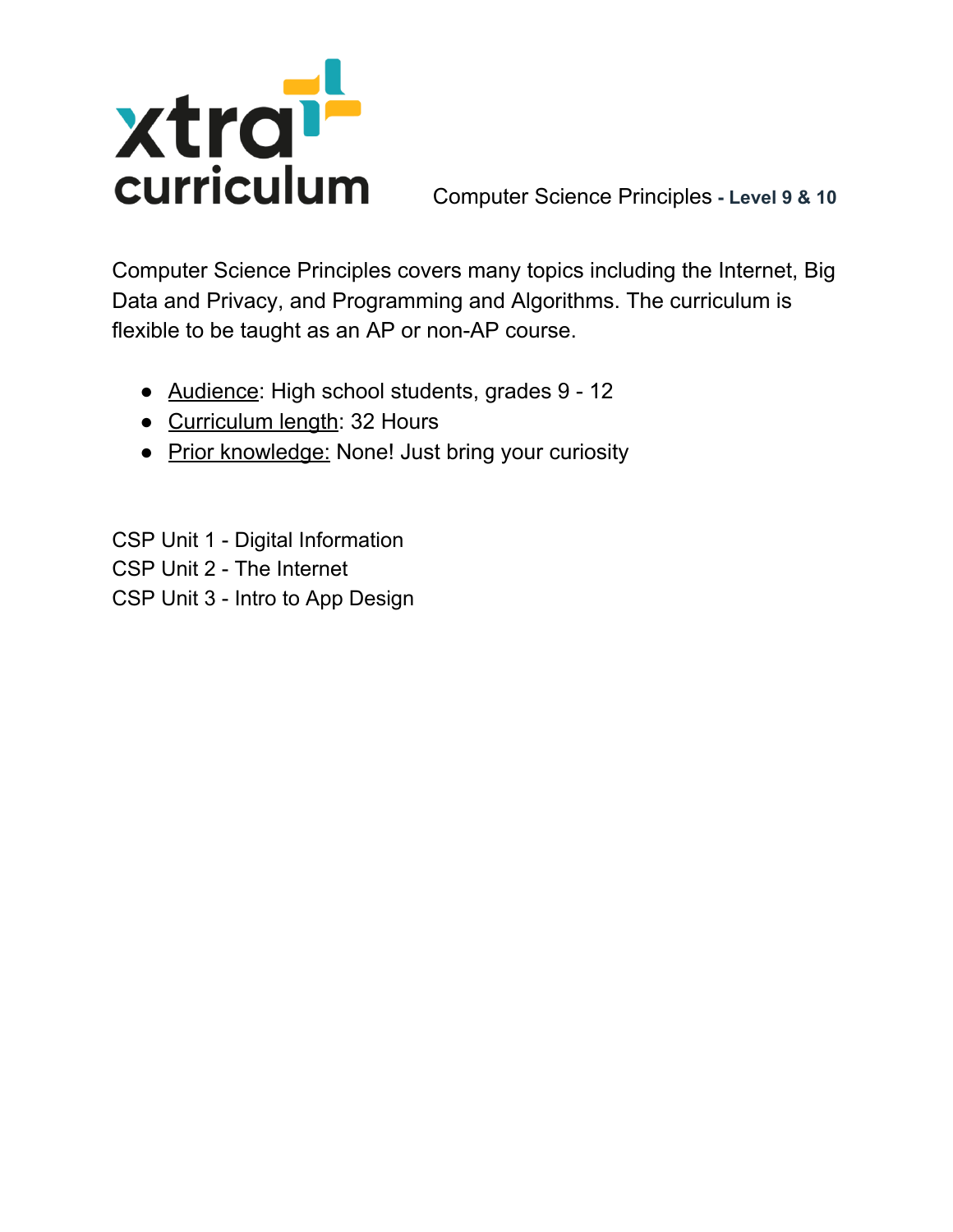

## **CSP Unit 1 - Digital Information**

Lesson 1: Welcome to CSP Lesson 2: Representing Information Lesson 3: Circle Square Patterns Lesson 4: Binary Numbers Lesson 5: Overflow and Rounding Lesson 6: Representing Text Lesson 7: Black and White Images Lesson 8: Color Images Lesson 9: Lossless Compression Lesson 10: Lossy Compression Lesson 11: Intellectual Property Lesson 12: Project - Part 1 Lesson 13: Project - Part 2 Lesson 14: Assessment Day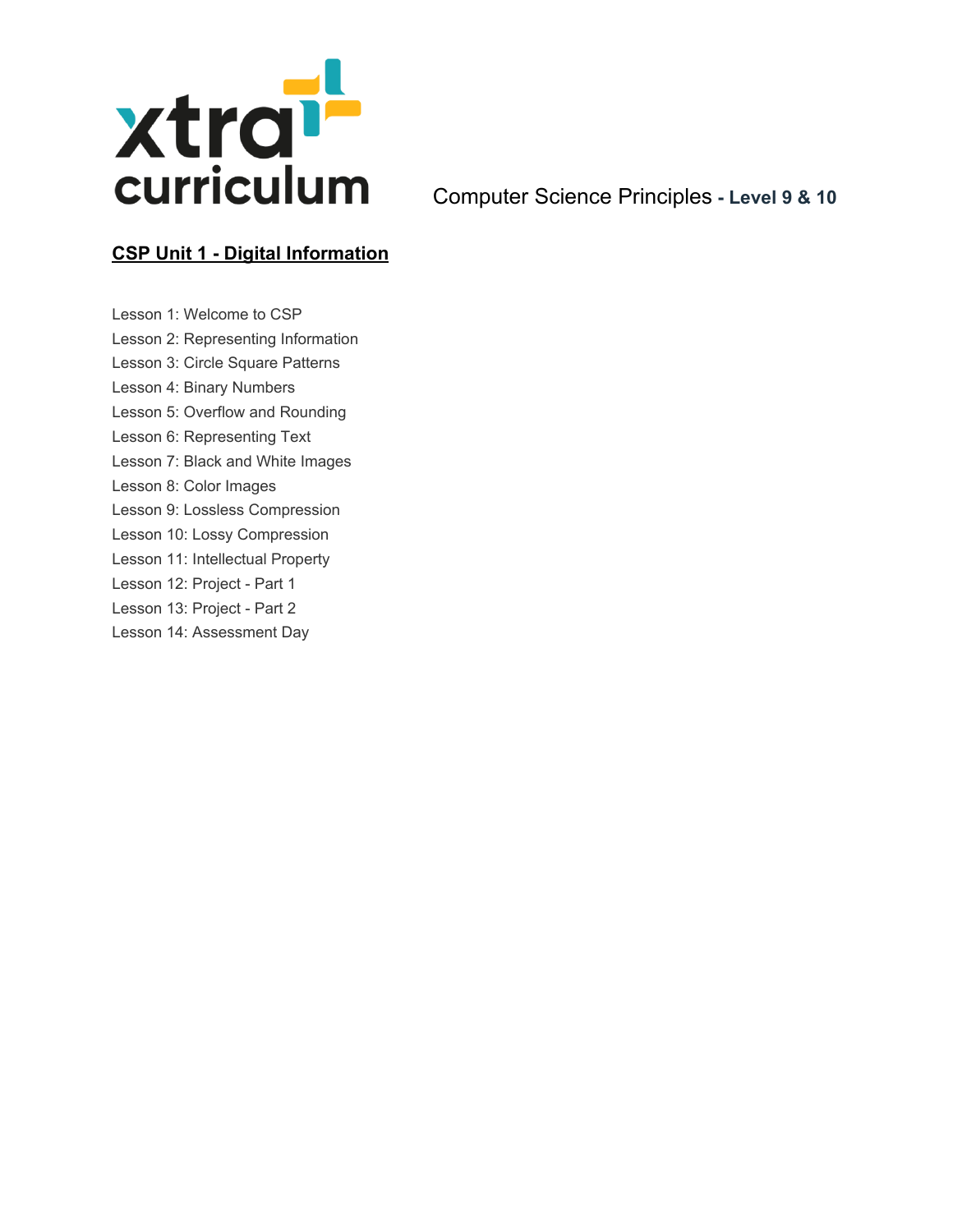

## **CSP Unit 2 - The Internet**

Lesson 1: Welcome to the Internet

- Lesson 2: Building a Network
- Lesson 3: The Need for Addressing Lesson 4: Routers and Redundancy
- Lesson 5: Packets
- Lesson 6: DNS and HTTP
- Lesson 7: Project Internet Dilemmas Part 1
- Lesson 8: Project Internet Dilemmas Part 2